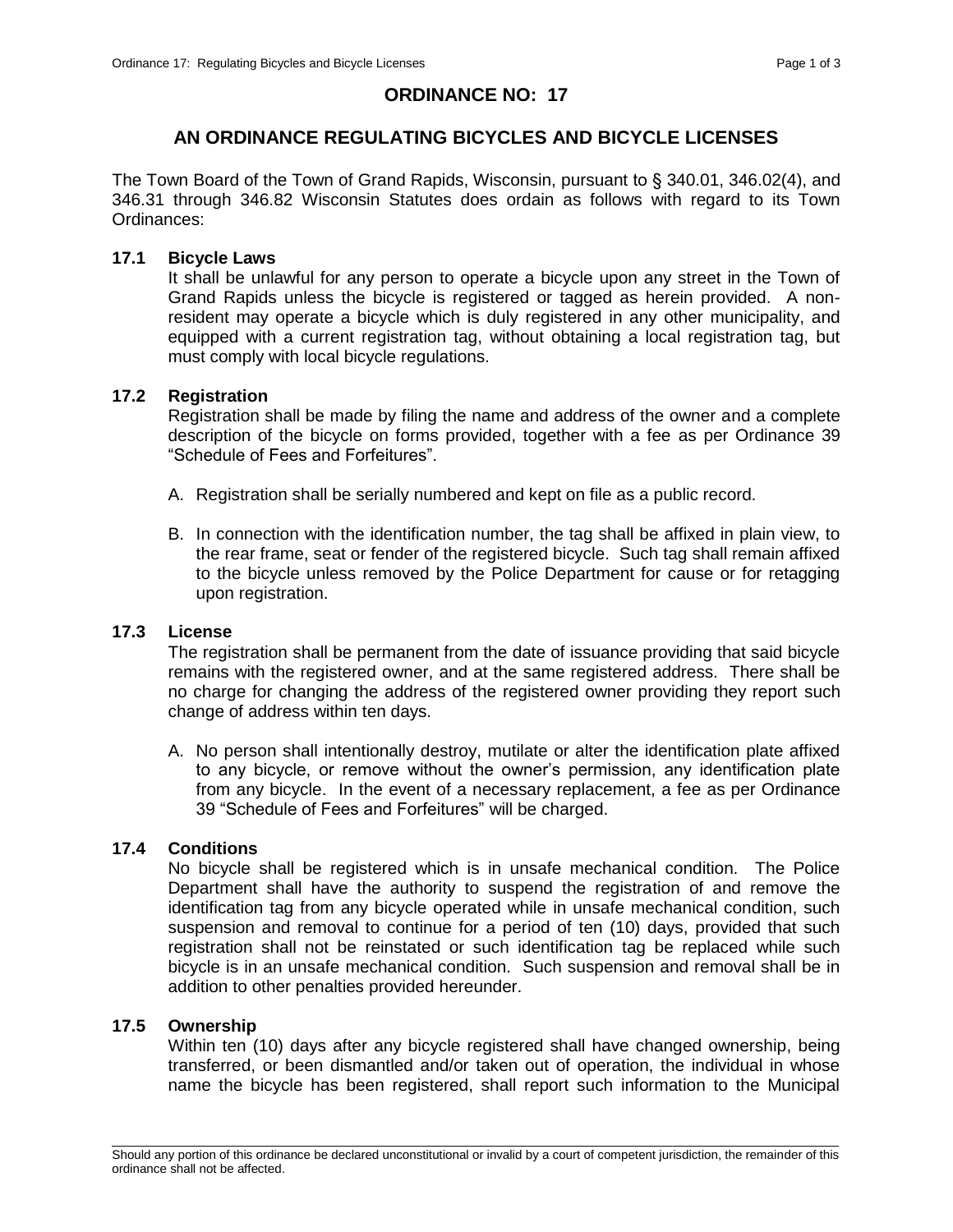Building. The license plate shall not remain with the bicycle but shall be destroyed immediately by the person disposing of or transferring the bicycle.

### **17.6 Bicycle Rentals**

A rental agency shall not rent or offer for rent any bicycle unless the bicycle is registered and a registration tag is affixed thereto as required herein and such bicycle is equipped with equipment required.

### **17.7 Enforcement**

Except as otherwise specifically provided in this ordinance, the following will be enforced by the Town of Grand Rapids Police Department:

- A. No person operating a bicycle shall ride other than upon or astride a permanent or regular seat attached thereto. No bicycle shall be used to carry more persons at one time than the number for which it is designed and equipped. However, one child's seat may be fastened securely to the bicycle, which seat shall be so designed and manufactured for this specific purpose. The operator of said bicycle shall be fourteen (14) years of age or older. The passenger of said bicycle must be seven (7) years of age or younger.
- B. No person shall operate any bicycle upon any part of any public highway or sidewalk in such manner as to interfere with the rights of other persons using such highway or sidewalk.
- C. No person shall operate a bicycle upon any public highway or sidewalk except in a careful and prudent manner, or at a speed greater than is reasonable and prudent under traffic conditions existing at the time, and every bicycle shall be operated with due regard to the safety of the operator and other persons upon the highway or sidewalk.
- D. Persons operating bicycles shall observe all traffic signs and signals as required by such signs and signals. No person operating a bicycle shall turn without giving an arm signal such as required by State law for the operation of motor vehicles.
- E. No person shall operate a bicycle upon any public sidewalk or street with painted center one abreast of another person operating a bicycle except while passing such vehicle.
- F. No bicycle shall be operated on any highway or sidewalk during any period of time from one-half hour after sunset to one-half hour before sunrise without a headlight visible from the front of such bicycle, for not less than five hundred (500) feet, and properly lighted, nor without an adequate light red taillight and red reflector not less than two and one-half (2-1/2) inches in diameter attached to and visible from the rear of such bicycle for a distance from fifty (50) to five hundred (500) feet to the rear. The taillight shall not be used in lieu of said reflector.
- G. Every bicycle when operated upon any highway or sidewalk shall be equipped with a brake adequate to control the movement of and to stop such vehicle whenever necessary. Such brake shall be maintained in good working order at all times.
- H. Unless preparing to make a left turn, every person operating a bicycle upon a highway carrying two-way traffic shall ride within three (3) feet of the right side of the unobstructed traveled roadway. Every person operating a bicycle upon a roadway